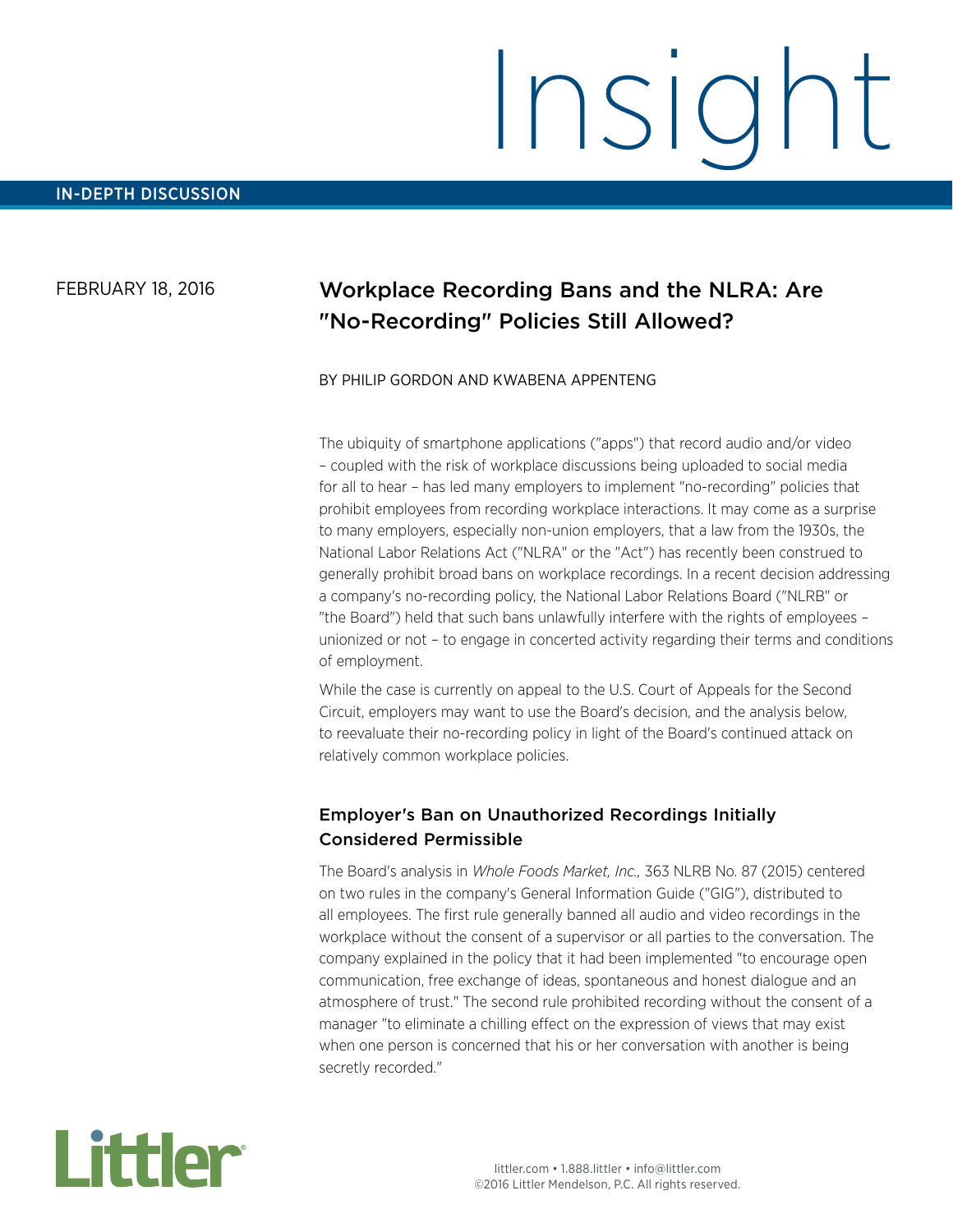At the hearing before an administrative law judge ("ALJ"), the company's global head of human resources explained that the company's "core values" and "culture" permit employees to "speak up and speak out" about both work-related and non-work related issues. As explained during the hearing, the company fosters this culture by scheduling a range of employee meetings during which employees can discuss everything from store management to store sales strategies. Allowing concealed recordings would undermine these core values and the company's culture.

Based on this testimony, the ALJ found that the company's general ban on recording without either the consent of a manager or of all parties to the communication was lawful. The ALJ reasoned that "making recordings in the workplace is not a protected right," and in any event, no reasonable employee would read the policy to prohibit protected activity because the policy's stated purpose was to encourage candid discussions in the workplace by eliminating concern over concealed recordings.

### The Board Rules that Blanket Bans on Workplace Recordings Generally Will Violate the Act

The Board rejected the ALJ's conclusion that recording in the workplace is not a protected right. The Board held: "[p]hotography and audio or video recording in the workplace, as well as the posting of photographs and recordings on social media, are protected by Section 7 if employees are acting in concert for their mutual aid and protection and no overriding employer interest is present." The Board pointed to examples of workplace recordings by employees that are protected, such as images of protected picketing; documentation of unsafe workplace equipment or hazardous working conditions; and recordings that preserve evidence for use in administrative or judicial forums in employment-related actions. The Board also cited to its own precedent in which surreptitiously recorded workplace interactions were admitted into evidence.

Having established this new protected right, the Board reversed the ALJ's decision. The Board ruled that the company's ban on workplace recordings violated employees' Section 7 rights. In support of this conclusion, the Board relied on the head of HR's testimony that the no-recording rules covered all recording, regardless of whether the recording captured activity protected under Section 7 and also regardless of whether recordings were made during working or non-work time. According to the Board, employees reasonably would construe the broad, all-encompassing rules to prohibit recording activity that would be protected by Section 7.

Notably, the Board considered the company's policy as one that established a total ban on recording even though the policy permitted recording with management approval. The Board reasoned, "any rule that requires employees to secure permission from their employer as a precondition to engaging in protected concerted activity on an employee's free time and in non-work areas is unlawful."

The Board rejected the company's justifications for its no-recording policy. The Board held that the company's interest in promoting open discussion and dialogue did not outweigh employees' rights under Section 7. The Board also gave short shrift to the company's argument that its recording ban was justified by the fact that nonconsensual recording is unlawful in many of the states where the store operates. The Board noted that the company's rules did not reference any state laws and did not specify that the recording ban was limited to recording that does not comply with state law.

Although the Board rejected these justifications, the Board recognized that employers may be able to justify restrictions on unauthorized workplace records. In this regard, the Board stated: "we do not hold that an employer is prohibited from maintaining any rules regarding recording in the workplace. We hold only that those rules must be narrowly drawn, so that employees will reasonably understand that Section 7 activity is not being restricted."